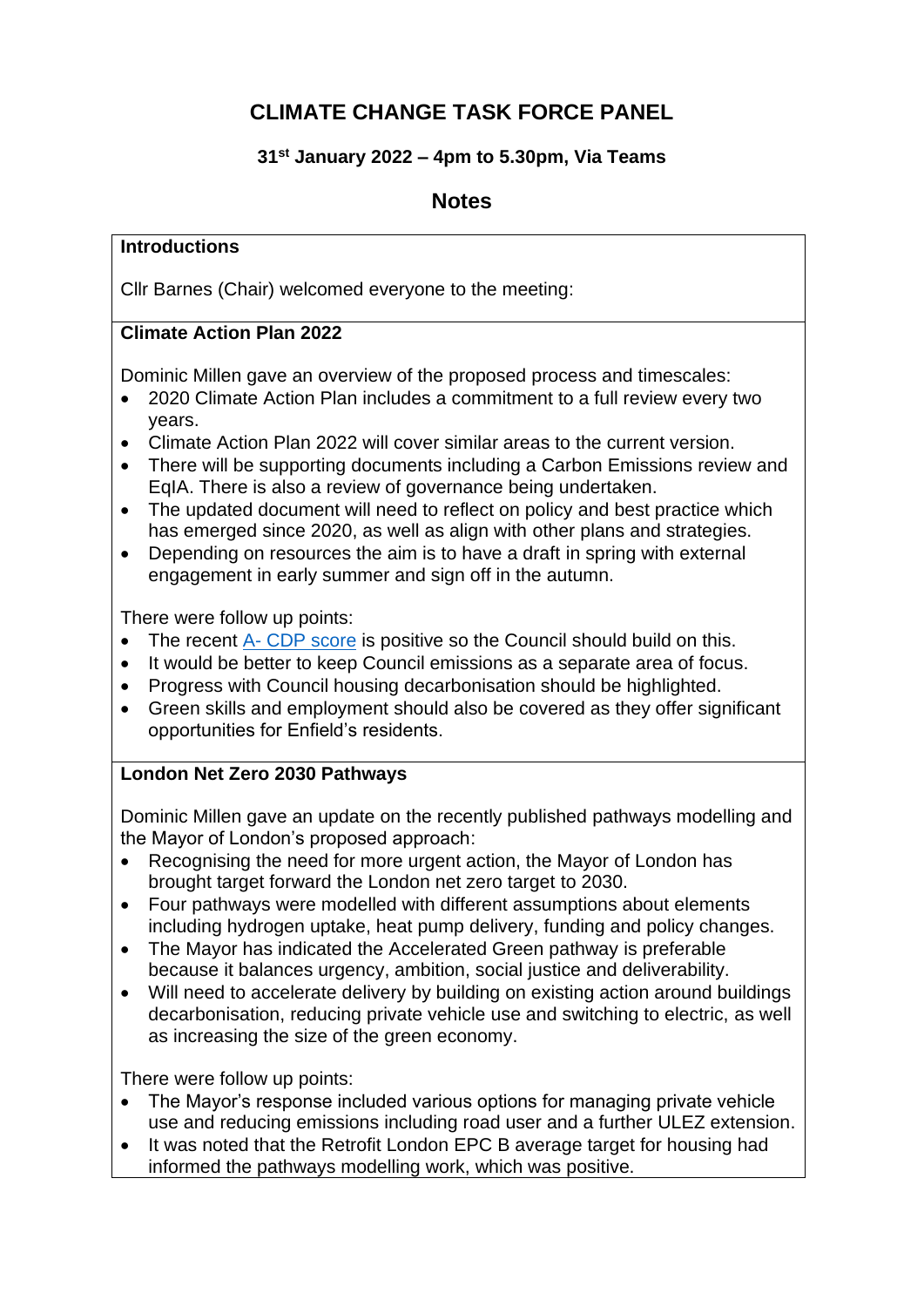The borough level trajectories for the preferred pathway should inform the development of the Climate Action Plan 2022.

#### **Council Housing Decarbonisation**

Joanne Drew provided an overview of the emerging approach, for which the underlying principle is to reduce carbon emissions whilst not significantly impacting on immediate needs for residents and delivering statutory requirements. This will be achieved by focusing on four areas:

- 1. Continuing existing activity including Retrofit London and delivering the Council's own retrofit projects (including LAD and Energisprong).
- 2. Aligning retrofit activities with existing investment to create additionality. This includes maintenance and potentially new development.
- 3. Preparing for new funding opportunities by identifying high priority / risk properties and developing retrofit plans.
- 4. Making it a positive experience for residents including by having ongoing engagement, personalising retrofit and encouraging behaviour change.

It was noted that the Council have ambition and commitment, but that funding is a challenge with significant requirements for maintenance and emergency works.

Follow up points included:

- Current Government funding rules are leading to piecemeal delivery so the Council are keen to pilot and adopt typology and area based approaches.
- Residents are being consulted as part of the Energiesprong project, including on the comfort charge which replaces electricity and gas bills:



## **Updates**

*Communications* – Andrea De Lucy and Michelle Larche highlighted areas where there has been positive progress:

- Electric vehicle charging.
- Electrification of Council's fleet.
- Tree planting and wetlands.
- Corporate housing and building retrofit.
- Fuel poverty awareness.

It was also noted that promotion of Southgate low plastic zone will be picked up and that Solar Together will be launching in early February and will include adverts in foreign language papers.